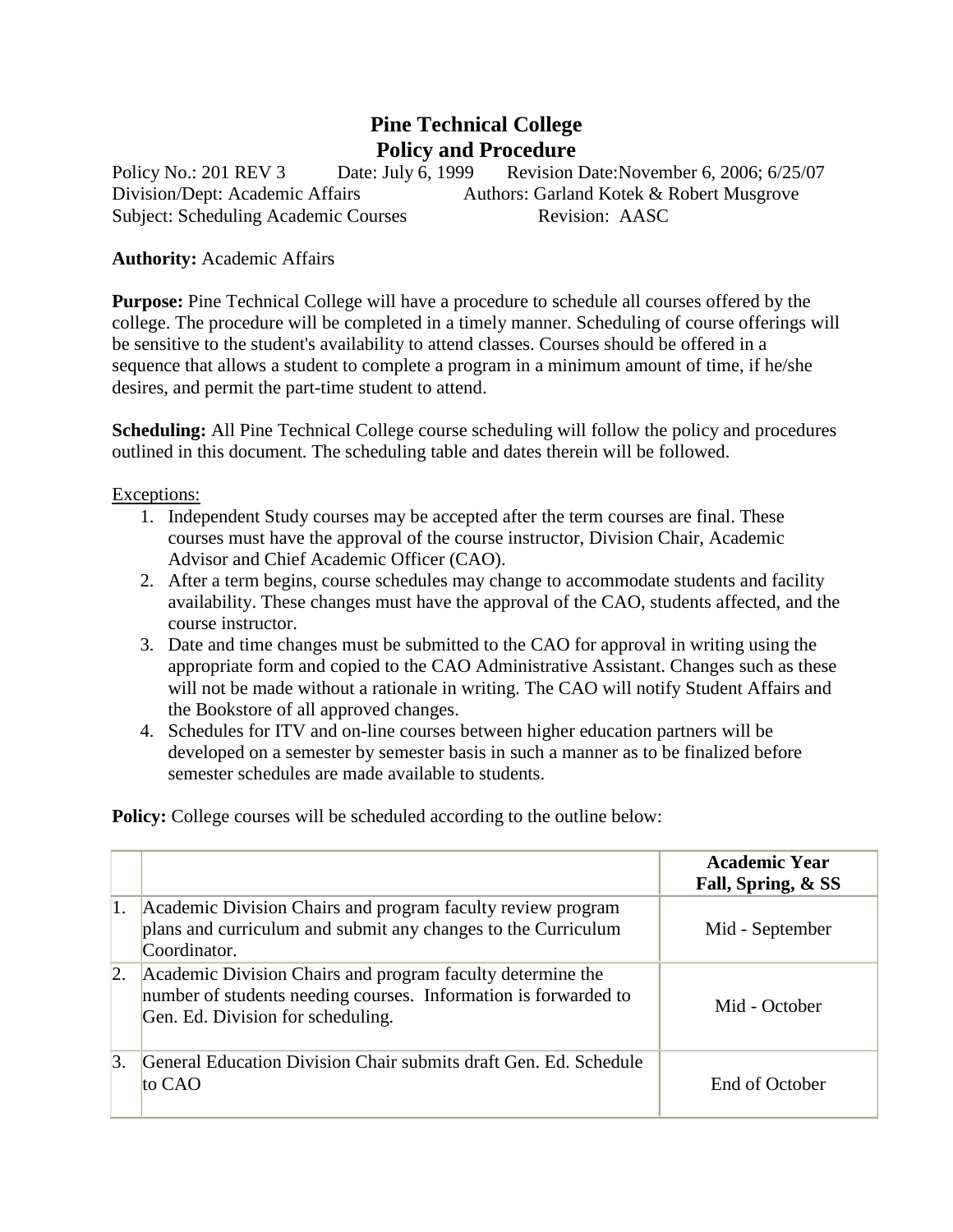| 4.               | CAO approves Gen. Ed. Course schedule and distributes draft to<br>Dean of Student Affairs and Academic Division Chairs.                                      | One week after receipt from<br>Gen Ed division chair<br>(Early November) |
|------------------|--------------------------------------------------------------------------------------------------------------------------------------------------------------|--------------------------------------------------------------------------|
| $\vert 5. \vert$ | Division Chairs distribute Gen. Ed. Draft to faculty<br>Program faculty submit feedback to Gen. Ed. Division Chair                                           | Upon receipt from CAO                                                    |
|                  |                                                                                                                                                              | Mid - November                                                           |
| 6.               | CAO approves final General Education Schedule and releases to<br>Dean of Student Affairs and Academic Div. Chairs                                            | Two weeks after receipt of<br>faculty feedback<br>(Early December)       |
| 7.               | Program Faculty draft schedules in collaboration with each other<br>and submit schedules to CAO for approval and CSAO for review<br>and comment.             | January Faculty In-service<br>activity                                   |
| 8.               | ECMECC Schedule meetings, discussion and process begins. (This<br>process may begin with dialog with high schools in the fall as they<br>do their budgeting) | February                                                                 |
| 9.               | CAO and CSAO reach consensus on schedule and return any<br>rejected schedules or schedule revisions to faculty.                                              | <b>Early February</b>                                                    |
|                  | 10. CAO, Dean of Student Affairs and Div. Chairs meet during approval<br>process as Academic Division Schedules are finalized and drafts are<br>approved     | <b>Early February</b>                                                    |
|                  | 11. Final date for schedule modifications by divisions.                                                                                                      | Mid February                                                             |
|                  | 12. ECMECC/ITV schedules are processed, released to CAO,<br>Academic Div. Chairs, Dean of Student Affairs and Faculty                                        | March                                                                    |
|                  | 13. Master Course Schedule available for proof reading by all on this<br>list                                                                                | <b>Early March</b>                                                       |
|                  | 14. Master Course Schedule completed                                                                                                                         | Mid March                                                                |

**Note 1:** This policy is designed as a process for scheduling Pine Technical College courses for each academic year.

- **Note 2:** Schedules are final and will run as submitted by Academic Division Chair and approved by CAO after consultation with CSAO.
- **Note 3:** Web postings of the semester schedules will be the third Tuesday of October for the fall and the third Tuesday of March for the spring.

**Procedures:** Program faculty in each division will schedule their courses in collaboration with the General Education course schedules, other college core courses and the courses offered